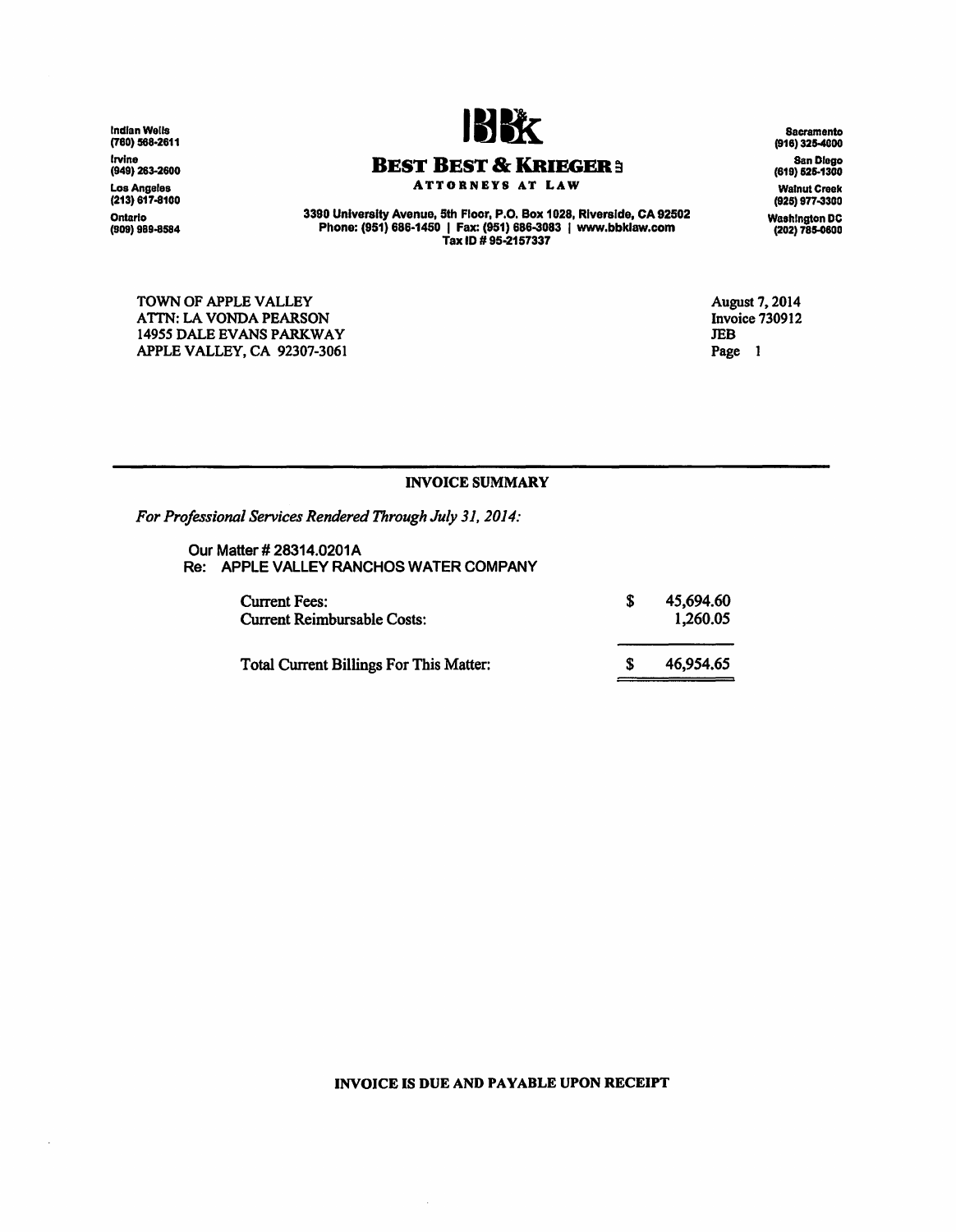Indian Wells (760) 568-2611 Irvine (949) 263-2600 Los Angeles (213) 617-8100 Ontario<br>(909) 989-8584



#### **BEST BEST & KRIEGER:**

ATTORNEYS AT LAW

3390 University Avenue, 5th Floor, P.O. Box 1028, Riverside, CA 92502 Phone: (951) 686-1450 I Fax: (951) 686-3083 I www .bbklaw.com Tax ID# 95-2157337

Sacramento (916) 325-4000 San Diego (619) 525-1300 Walnut Creek (925) 977-3300 Washington DC (202) 785-0600

|             | Our Matter # 28314.0201A<br><b>Re: APPLE VALLEY RANCHOS WATER COMPANY</b>                                                                                                                                                     | August 7, 2014<br>Invoice 730912<br>Page 2 |
|-------------|-------------------------------------------------------------------------------------------------------------------------------------------------------------------------------------------------------------------------------|--------------------------------------------|
| <b>DATE</b> | <b>DESCRIPTION</b>                                                                                                                                                                                                            | <b>HOURS</b>                               |
| 06/10/14    | <b>BEGIN RESEARCH RE</b><br><b>NCHOS</b><br>ASSOCIATE 2: CAMBRIA SMITH                                                                                                                                                        | 2.30                                       |
| 06/10/14    | <b>CREATE</b><br><b>DRAFT</b><br><b>CLERK: MARC TRAN</b>                                                                                                                                                                      | 7.00                                       |
| 06/11/14    | DRAFT EMAIL TO ATTY BROWN RE<br>; DRAFT EMAIL TO MR. ROBINSON RE<br><b>SAME; RESEARCH RE</b><br>DRAFT MEMO RE SAME; PREPARE FILE ON<br>; GATHER<br>T; DRAFT<br><b>EMAIL TO MR. CRON RE</b><br><b>ASSOCIATE 2: THOMAS RICE</b> | 4.20                                       |
| 06/11/14    | <b>CONTINUE RESEARCH RE</b><br>; DRAFT MEMORANDUM<br>TO ATTY ACKERMAN RE SAME; EDIT SAME; CORRESP W/ ATTY<br><b>ACKERMAN RE SAME</b><br><b>ASSOCIATE 2: CAMBRIA SMITH</b>                                                     | 3.30                                       |
| 06/11/14    | DOWNLOAD D<br>; EMAILS RE<br>SAME; REVIEW<br>S:<br><b>EMAIL RE SAME</b><br>PARALEGAL: TAMMY L. INGRAM                                                                                                                         | 0.50                                       |
| 06/12/14    | PARTICIPATE IN CONFERENCE CALL<br>; COMPOSE AND SEND VARIOUS INFORMATIONAL<br>E-MAILS TO TOWN MANAGER; COMPOSE AND SEND E-MAIL TO TOWN<br>MANGER'S RE<br>PARTNER: JOHN E. BROWN                                               | 1.20                                       |
| 06/12/14    | <b>REVIEW</b><br>; REVISE<br>; DRAFT EMAIL<br>TO ATTY BROWN RE SAME; RESEARCH RE<br>Y<br><b>ASSOCIATE 2: THOMAS RICE</b>                                                                                                      | 2.30                                       |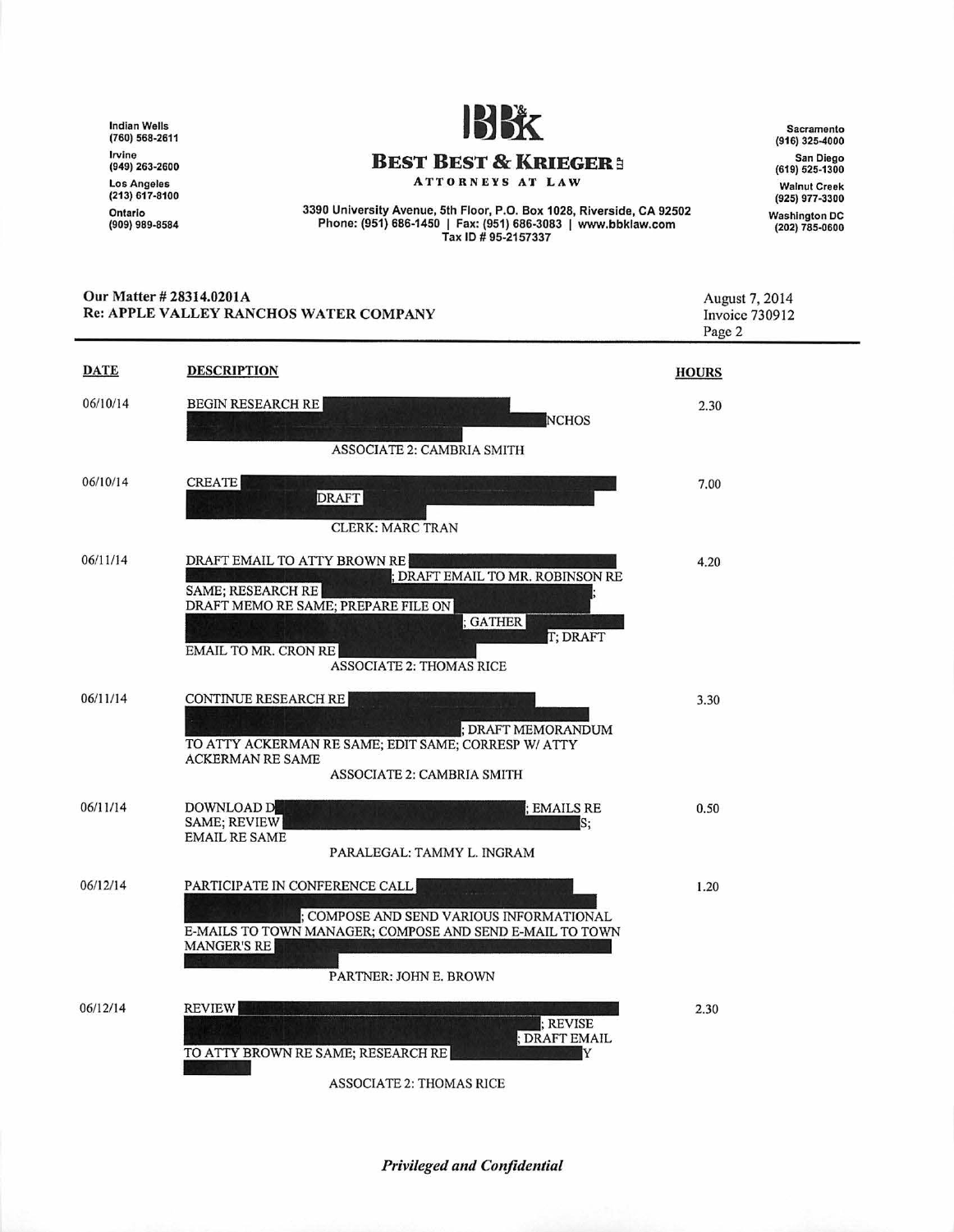lndlanWells (760) 568-2611 lrvine<br>(949) 263-2600 Los Angeles (213) 617-8100 Ontario<br>(909) 989-8584



# **BEST BEST & KRIEGER :**

ATTORNEYS AT LAW

3390 University Avenue. 5th Floor. P.O. Box 1028, Riverside, CA 92502 Phone: (951) 686-1450 I Fax: (951) 686-3083 I www.bbklaw.com Tax ID# 95·2157337

Sacramento (916) 325-4000 San Diego (619) 525-1300 Walnut Creek (926) 977-3300 Washington DC (202) 785-0600

| Our Matter # 28314.0201A<br>Re: APPLE VALLEY RANCHOS WATER COMPANY |                                                                                                                                   | August 7, 2014<br><b>Invoice 730912</b><br>Page 3 |
|--------------------------------------------------------------------|-----------------------------------------------------------------------------------------------------------------------------------|---------------------------------------------------|
| <b>DATE</b>                                                        | <b>DESCRIPTION</b>                                                                                                                | <b>HOURS</b>                                      |
| 06/15/14                                                           | TRAVEL TOR EVIDENTIARY HEARINGS; PREPARATION RELATED TO<br><b>SAME; EXCHANGE EMAIL</b>                                            | 6.60                                              |
|                                                                    | <b>PARTNER: JASON M. ACKERMAN</b>                                                                                                 |                                                   |
| 06/16/14                                                           | PREPARE FOR AND PARTICIPATE IN EVIDENTIARY HEARINGS;<br>MULTIPLE T/CONFS AND EMAILS RELATED TO SAME<br>PARTNER: JASON M. ACKERMAN | 10.00                                             |
| 06/17/14                                                           | <b>REVIEW E-MAILS FROM</b><br>; COMPOSE AND SEND VARIOUS E-MAILS RE<br><b>COORDINATE</b><br><b>PARTNER: JOHN E. BROWN</b>         | 4.00                                              |
| 06/17/14                                                           | PREPARE FOR AND PARTICIPATE IN EVIDENTIARY HEARINGS;<br>RETURN TRAVEL FROM SAME<br>PARTNER: JASON M. ACKERMAN                     | 8.80                                              |
| 06/18/14                                                           | <b>CONTINUE WORK</b><br><b>COMPOSE AND SEND NUMEROUS</b><br><b>EMAILS AND DOCUMENTS RE</b><br><b>PARTNER: JOHN E. BROWN</b>       | 4.70                                              |
| 06/18/14                                                           | <b>INTRA O/CONF RE</b><br><b>H. MACVEY</b>                                                                                        | 0.20                                              |
| 06/18/14                                                           | <b>WORK ON</b><br>; DRAFT EMAIL TO ATTY<br><b>VANCANAGAN RE</b><br>R                                                              | 0.80                                              |
|                                                                    | PARTNER: JASON M. ACKERMAN                                                                                                        |                                                   |
| 06/19/14                                                           | <b>INTRA O/CONF RE</b><br><b>PARTNER: KENDALL H. MACVEY</b>                                                                       | 0.10                                              |
| 06/24/14                                                           | ; DISCUSS SAME AND<br><b>REVIEW</b><br><b>ASSOCIATE 2: THOMAS RICE</b>                                                            | 0.40                                              |
| 06/25/14                                                           | <b>T/CONF W/</b><br>INTRA O/CONF W/ MR. BROWN RE                                                                                  | 0.80                                              |
|                                                                    |                                                                                                                                   |                                                   |

PARTNER: KENDALL H. MACVEY

 $\ddot{\phantom{0}}$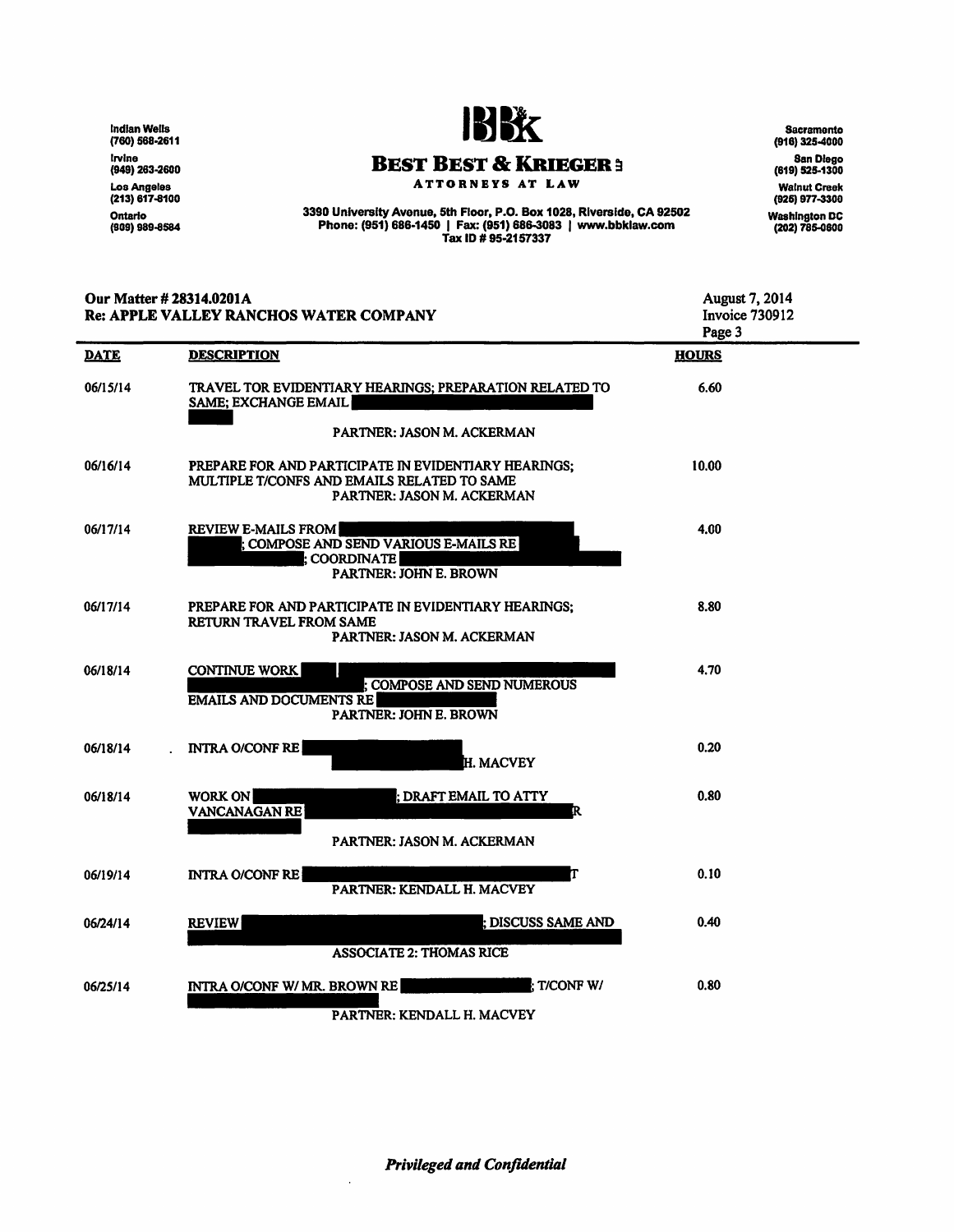lndlanWells (760) 568-2611 Irvine (949) 263-2600 Los Angeles<br>(213) 617-8100 Ontario<br>(909) 989-8584



**BEST BEST & KRIEGER3** 

ATTORNEYS AT LAW

3390 University Avenue, 5th Floor, P .0. Box 1028, Riverside, CA 92502 Phone: (951) 686·1450 I Fax: (951) 686-3083 I www.bbklaw.com Tax ID# 95·2157337

Sacramento (916) 325-4000 San Diego (619) 525-1300 Walnut Creek (925) 977-3300 Washington DC (202) 785-G&OO

| Our Matter # 28314.0201A<br><b>Re: APPLE VALLEY RANCHOS WATER COMPANY</b> |                                                                                                                                                                            | <b>August 7, 2014</b><br><b>Invoice 730912</b><br>Page 4 |  |
|---------------------------------------------------------------------------|----------------------------------------------------------------------------------------------------------------------------------------------------------------------------|----------------------------------------------------------|--|
| <b>DATE</b>                                                               | <b>DESCRIPTION</b>                                                                                                                                                         | <b>HOURS</b>                                             |  |
| 06/25/14                                                                  | <b>REVIEW</b><br>; COMPOSE AND EXCHANGE<br><b>VARIOUS E-MAILS RE</b><br>; FORWARD<br>; COMPOSE AND SEND AND<br><b>REVIEW NUMEROUS E-MAILS RE</b><br>PARTNER: JOHN E. BROWN | 4.20                                                     |  |
| 06/26/14                                                                  | <b>EXCHANGE EMAIL RE</b><br><b>PARTNER: JASON M. ACKERMAN</b>                                                                                                              | 0.40                                                     |  |
| 06/27/14                                                                  | RESEARCH ASSISTANCE TO ATTY BROWN RE<br>PARALEGAL: NANCY G. STUBBS                                                                                                         | 0.30                                                     |  |
| 06/30/14                                                                  | <b>REVIEW E-MAIL</b><br>R<br>; FORWARD E-MAIL TO ATTY GARCIA RE<br><b>PARTNER: JOHN E. BROWN</b>                                                                           | 0.80                                                     |  |
| 06/30/14                                                                  | <b>BEGIN REVIEW OF</b><br>ASSOCIATE: ANDREW MAIORANO                                                                                                                       | 1.60                                                     |  |
| 07/01/14                                                                  | REVIEW AND RESPOND TO EXCHANGES OF E-MAILS RE<br>; T/CONF W/ TOWN MANAGER AND TOWN CLERK RE<br>SUGGEST REVISIONS; REVIEW RELATED MATTERS<br><b>PARTNER: JOHN E. BROWN</b>  | 1.30                                                     |  |
| 07/01/14                                                                  | F<br><b>REVIEW OF</b><br>PARTNER: PIERO C. DALLARDA                                                                                                                        | 0.70                                                     |  |
| 07/01/14                                                                  | <b>CONTINUE REVIEW OF</b><br><b>ASSOCIATE: ANDREW MAIORANO</b>                                                                                                             | 1.90                                                     |  |
| 07/07/14                                                                  | : RESEARCH<br>REVIEW AND ANALYZE<br>T/CONF<br><b>REVIEW AND ANALYZE</b><br><b>EXCHANGE EMAILS WITH</b><br><b>REVIEW AND ANALYZE</b><br>PARTNER: JASON M. ACKERMAN          | 2.20                                                     |  |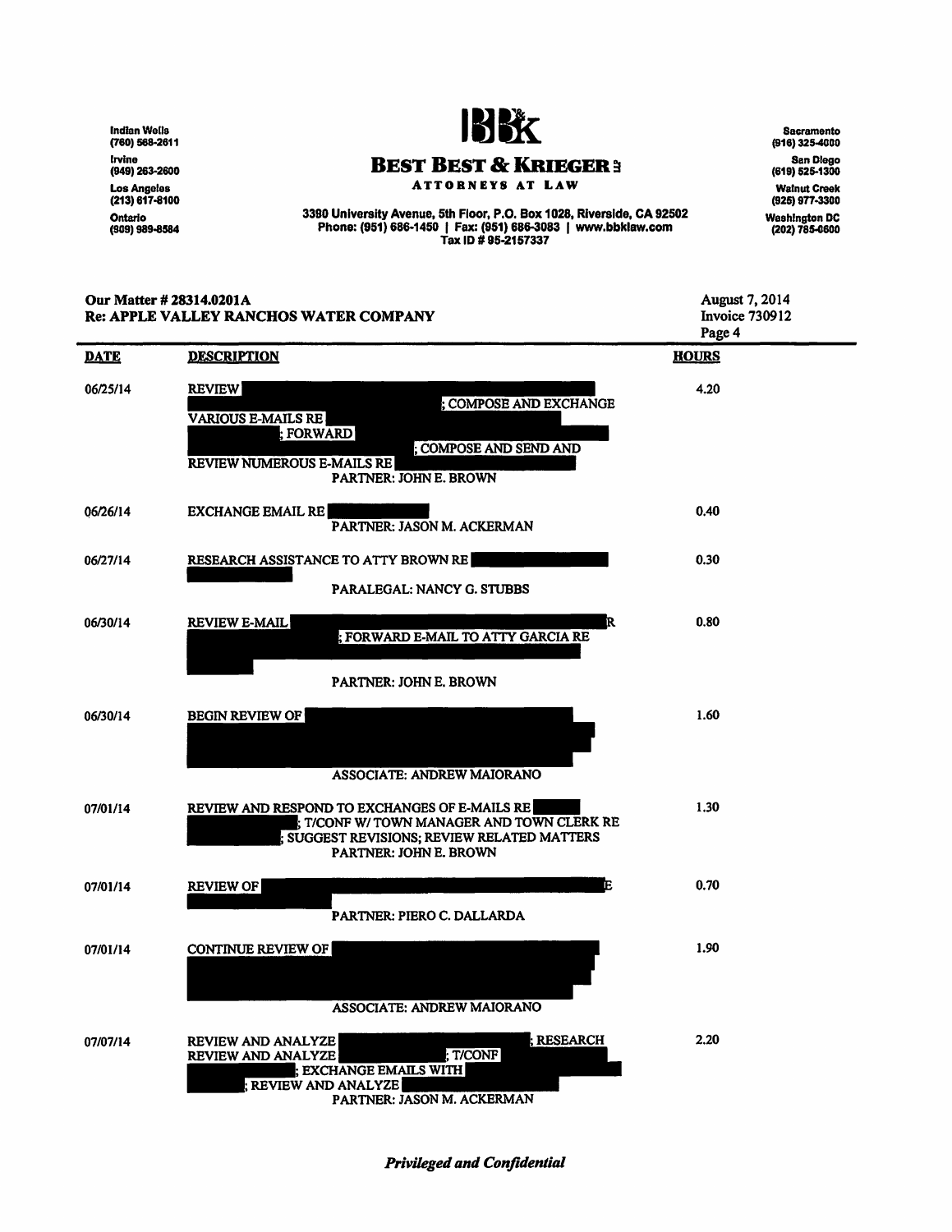Indian Wells (760) 568-2611 Irvine (949) 263-2600 Los Angeles (213) 617-8100 Ontario<br>(909) 989-8584



# **BEST BEST & KRIEGER:**

ATTORNEYS AT LAW

3390 University Avenue, 5th Floor, P.O. Box 1028, Riverside, CA 92502<br>Phone: (951) 686-1450 | Fax: (951) 686-3083 | www.bbklaw.com<br>Tax ID # 95-2157337

Our Matte r # 28314.0201A

Sacramento (916) 325-4000 San Diego (619) 525-1300 Walnut Creek (925) 977-3300 Washington DC (202) 785-0600

| Our Matter # 28314.0201A<br>Re: APPLE VALLEY RANCHOS WATER COMPANY |                                                                                                                                                                                                                                                    | <b>August 7, 2014</b><br>Invoice 730912<br>Page 5 |
|--------------------------------------------------------------------|----------------------------------------------------------------------------------------------------------------------------------------------------------------------------------------------------------------------------------------------------|---------------------------------------------------|
| <b>DATE</b>                                                        | <b>DESCRIPTION</b>                                                                                                                                                                                                                                 | <b>HOURS</b>                                      |
| 07/08/14                                                           | CONTINUE REVIEW OF                                                                                                                                                                                                                                 | 0.40                                              |
|                                                                    | ASSOCIATE: ANDREW MAIORANO                                                                                                                                                                                                                         |                                                   |
| 07/09/14                                                           | <b>CONTINUE PREPARING</b><br>COMPOSE AND SEND E-MAILS TO TOWN MANAGER AND STAFF;<br>REVIEW VOICE-MAIL MESSAGE FROM MS. MARTIN; T/CONF W/MS.<br><b>MARTIN RE</b><br>; CONF<br>CALL W/MESSRS ROBINSON, CRON AND PUCKETT RE<br>PARTNER: JOHN E. BROWN | 3.20                                              |
| 07/09/14                                                           | <b>RESEARCH RE</b><br>DRAFT MEMO RE SAME<br><b>CLERK: ALEXANDRA ANDREEN</b>                                                                                                                                                                        | 5.10                                              |
| 07/09/14                                                           | <b>DRAFT</b><br><b>CLERK: MATTHEW COLLINS</b>                                                                                                                                                                                                      | 0.70                                              |
| 07/10/14                                                           | <b>REVIEW OF</b><br>PARTNER: PIERO C. DALLARDA                                                                                                                                                                                                     | 1.10                                              |
| 07/10/14                                                           | DRAFT AND FINALIZE<br><b>CLERK: MATTHEW COLLINS</b>                                                                                                                                                                                                | 2.40                                              |
| 07/11/14                                                           | PREPARATION FOR<br>PARTNER: JOHN E. BROWN                                                                                                                                                                                                          | 2.00                                              |
| 07/11/14                                                           | <b>CONTINUE WORK ON</b><br>S; SEND<br>NUMEROUS E-MAILS TO<br>; REVIEW CORRESPONDENCE FROM ATTY BROGAN RE<br>; WORK ON<br>; COMPOSE AND SEND E-MAIL RE<br>: FOLLOW-<br>UP ON<br>PARTNER: JOHN E. BROWN                                              | 3.90                                              |
| 07/11/14                                                           | <b>INTRA O/CONF RE</b><br>: T/CONF W/<br><b>COUNSEL FOR</b><br>PARTNER: KENDALL H. MACVEY                                                                                                                                                          | 0.80                                              |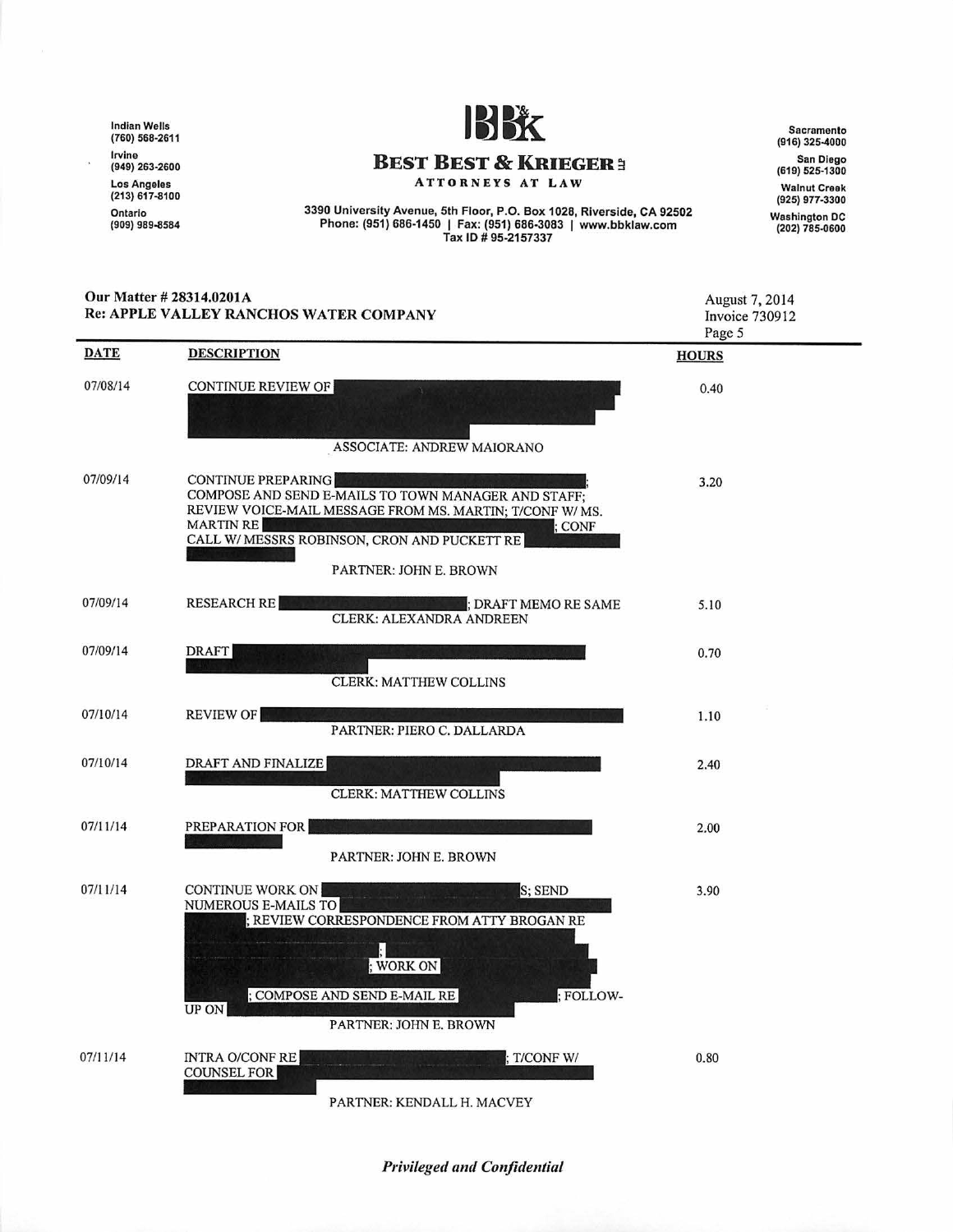Indian Wells (760) 568-2611 Irvine (949) 263-2600 Los Angeles (213) 617-8100 Ontario<br>(909) 989-8584



### **BEST BEST & KRIEGER 3**

ATTORNEYS AT LAW

3390 University Avenue, 5th Floor, P.O. Box 1028, Riverside, CA 92502 Phone: (951) 686-1450 I Fax: (951) 686-3083 I www.bbklaw.com Tax ID# 95-2157337

Sacramento (916) 325-4000 San Diego (619) 525-1300 Walnut Creek (925) 977 ·3300 Washington DC (202) 785-0600

| Our Matter # 28314.0201A<br>Re: APPLE VALLEY RANCHOS WATER COMPANY |                                                                                                                                                                                                                                                  | August 7, 2014<br><b>Invoice 730912</b><br>Page 6 |
|--------------------------------------------------------------------|--------------------------------------------------------------------------------------------------------------------------------------------------------------------------------------------------------------------------------------------------|---------------------------------------------------|
| <b>DATE</b>                                                        | <b>DESCRIPTION</b>                                                                                                                                                                                                                               | <b>HOURS</b>                                      |
| 07/11/14                                                           | CONFS W/ ATTY BROWN RE<br>ION;<br>CONF W/ MR. OLDS RE SAME                                                                                                                                                                                       | 0.70                                              |
| 07/11/14                                                           | PARTNER: PIERO C. DALLARDA<br><b>REVIEW OF</b><br>PARTNER: PIERO C. DALLARDA                                                                                                                                                                     | 0.80                                              |
| 07/13/14                                                           | PREPARE FOR<br>; TRAVEL<br>PARTNER: JOHN E. BROWN                                                                                                                                                                                                | 7.80                                              |
| 07/14/14                                                           | <b>ATTEND</b><br>; TRAVEL FROM<br>A<br>PARTNER: JOHN E. BROWN                                                                                                                                                                                    | 14.90                                             |
| 07/14/14                                                           | <b>PREPARING</b><br>PARTNER: PIERO C. DALLARDA                                                                                                                                                                                                   | 0.70                                              |
| 07/14/14                                                           | RESEARCH, REVIEW AND ANALYZE<br>$\Box$ ; OUTLINE AND DEVELOP<br>PARTNER: JASON M. ACKERMAN                                                                                                                                                       | 6.70                                              |
| 07/14/14                                                           | <b>REVISE AND DRAFT</b>                                                                                                                                                                                                                          | 1.20                                              |
| 07/15/14                                                           | <b>CLERK: MATTHEW COLLINS</b><br><b>FOLLOW-UP ON</b><br>; BEGIN PREPARATION OF<br>; BEGIN<br>PREPARATION OF<br>; REVIEW AND FOLLOW-UP<br>COMPOSE AND SEND NUMEROUS E-MAILS RE<br>T; BEGIN PREPARATION OF<br>T/CONF W/ ATTY GARCIA RE<br>; REVIEW | 3.20                                              |

PARTNER: JOHN E. BROWN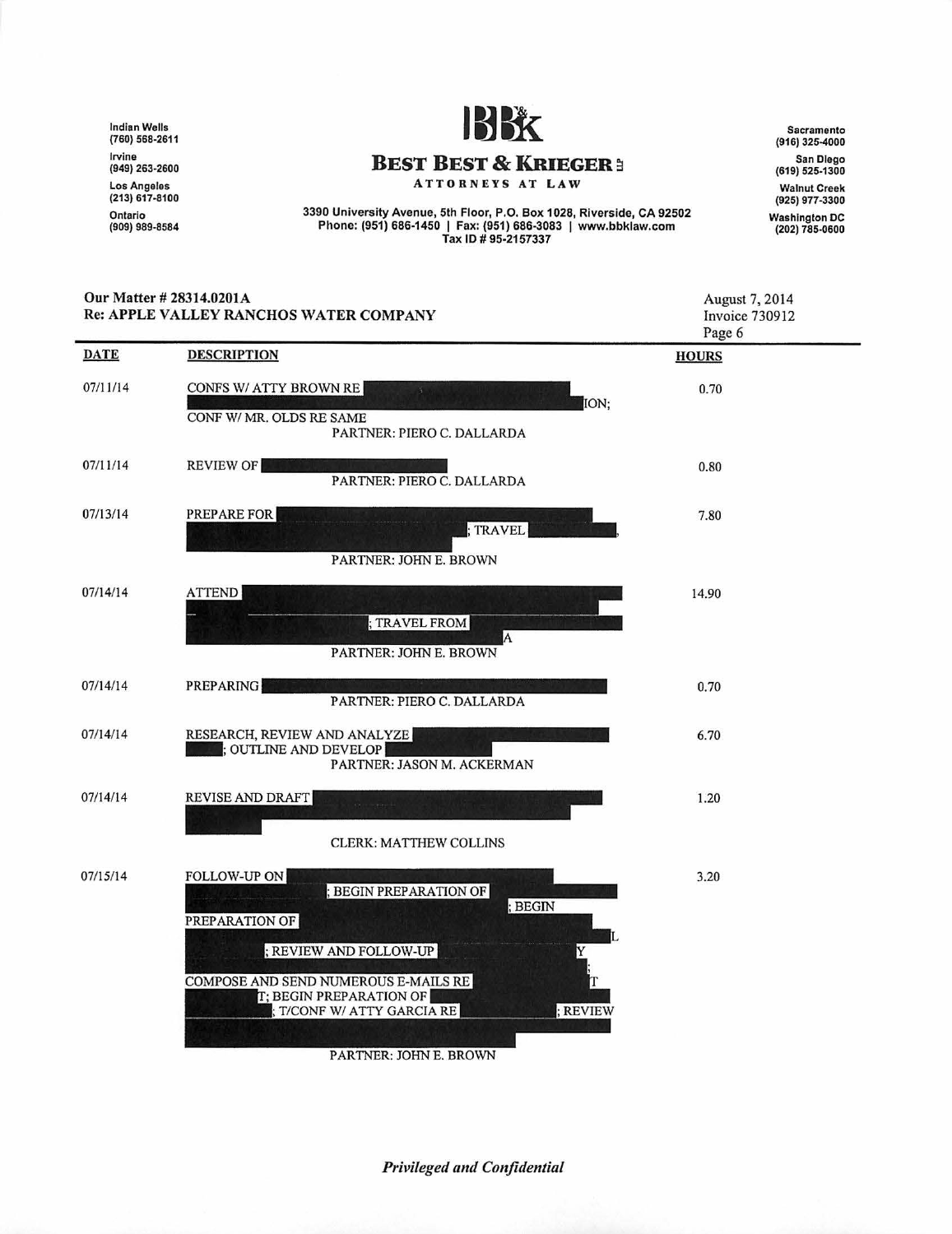lndlan Wells (760) 568·2611 lrvlne (949) 263-2600 Los Angeles (213) 617-8100 Ontario<br>(909) 989-8584



## **BEST BEST & KRIEGER:**

ATTORNEYS AT LAW

3390 University Avenue, 5th Floor, P.O. Box 1028, Riverside, CA 92502 Phone: (951) 686-1450 I Fax: (951) 686-3083 I www.bbklaw.com Tax ID# 95·2157337

Sacramento (916) 325-4000 San Diego (619) 525-1300 Walnut Creek (925) 977-3300 Washington DC (202) 785-0600

| Our Matter # 28314.0201A<br>Re: APPLE VALLEY RANCHOS WATER COMPANY |                                                                                                                                               | August 7, 2014<br><b>Invoice 730912</b><br>Page 7 |
|--------------------------------------------------------------------|-----------------------------------------------------------------------------------------------------------------------------------------------|---------------------------------------------------|
| <b>DATE</b>                                                        | <b>DESCRIPTION</b>                                                                                                                            | <b>HOURS</b>                                      |
| 07/15/14                                                           | <b>INTRA O/CONF RE</b><br>; ANALYZE<br>PARTNER: KENDALL H. MACVEY                                                                             | 0.80                                              |
| 07/15/14                                                           | CONF W/ ATTY BROWN RE<br>; PROVIDING DRAFT<br>; REVIEW AND REVISIONS TO<br>Y<br>PARTNER: PIERO C. DALLARDA                                    | 1.60                                              |
| 07/15/14                                                           | <b>CONTINUE WORKING ON</b><br>PARTNER: JASON M. ACKERMAN                                                                                      | 2.60                                              |
| 07/15/14                                                           | REVISE AND FINALIZE<br><b>CLERK: MATTHEW COLLINS</b>                                                                                          | 0.40                                              |
| 07/15/14                                                           | <b>PREPARE</b><br>AND ATTY GARCIA<br>PARALEGAL: KRYSTEN STEELE                                                                                | 0.30                                              |
| 07/15/14                                                           | <b>RESEARCH RE</b><br><b>ASSOCIATE: SARAH C. FOLEY</b>                                                                                        | 1.10                                              |
| 07/15/14                                                           | BEGIN WORK WITH LAW CLERK MR. COLLINS ON<br>: CORRESPOND WITH<br>ATTYS BROWN, DALLARDA, AND GARCIA RE SAME<br><b>ASSOCIATE 2: THOMAS RICE</b> | 0.40                                              |
| 07/15/14                                                           | RESEARCH AND EXAMINE                                                                                                                          | 0.70                                              |

PARALEGAL: KRYSTEN STEELE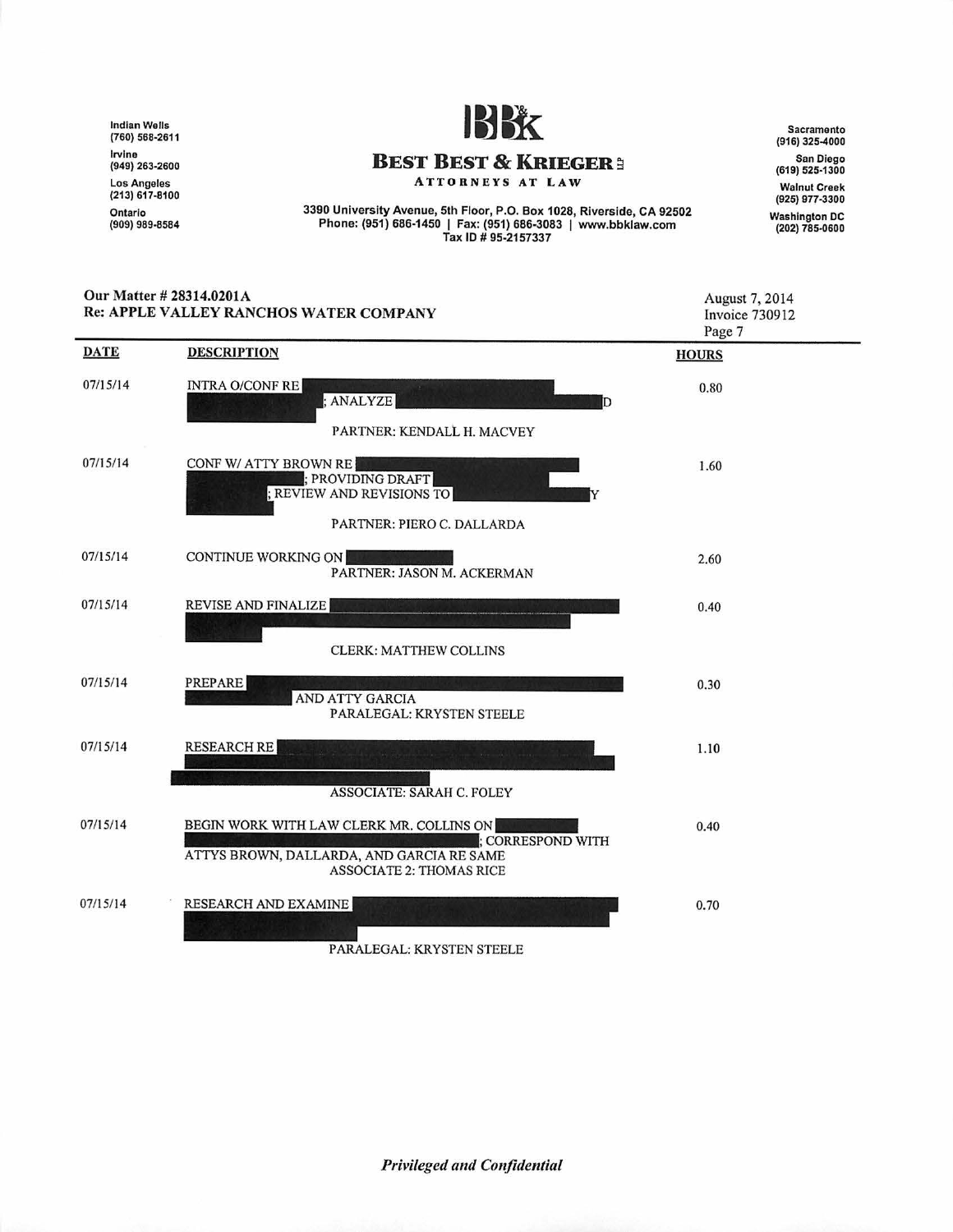lndlan Wells (760) 568·2611 lrvlne (949) 263·2600 Los Angeles (213) 617·8100 Ontario (909) 989-8584



**BEST BEST & KRIEGER e** 

ATTORNEYS AT LAW

3390 University Avenue, 5th Floor, P.O. Box 1028, Riverside, CA 92502 Phone: (951) 686-1450 | Fax: (951) 686-3083 | www.bbklaw.com Tax ID # 95·2157337

(916) 325-4000 SanDfago (619) 525-1300 Walnut Creek (925) 977-3300 Washington DC (202) 785-0800

**Sacramento** 

Our Matter# 28314.0201A August 7, 2014 Invoice 730912 Re: APPLE VALLEY RANCHOS WATER COMPANY Page 8 DATE DESCRIPTION **HOURS** 07/16/14 FINALIZE 3.30 **CONF W/ ATTYS** RE ACKERMAN AND KNOX RE CONF CALL W/ TOWN MANAGER AND MESSRS. CRON AND PUCKETI; REGIN LEGAL RESEARCH; COMPOSE AND SEND E-MAILS; FOLLOW-UP ON i REVIEW E-MAIL AND DRAFT ; COMPOSE AND SEND E-MAIL TO TOWN MANAGER RE : EXCHANGE E-MAILS RE T/CONF W/ TOWN CLERK'S OFFICE RE PARTNER: JOHN E. BROWN 07/16/14 **INTRA O/CONFERENCES RE** : T/CONF W/ 1.70 CLIENT RE SAME; PREPARE EMAIL MEMORE **ACVEY** 07116/14 **RESEARCH** 1.70 PARTNER: PIERO C. DALLARDA 07/16/14 FURTHER RESEARCH RE 0.70 AS SOCIA TE: SARAH C. FOLEY REVIEW AND REVISE 1.40 07/16/14 **: RESEARCH RE** CORRESPOND WITH LAW CLERK MR. COLLINS RE SAME ASSOCIATE 2: THOMAS RICE CORRESP W/ ATIY BROWN, MR. PUCKETT RE 0.10 07/16/14 ASSOCIATE 2: CAMBRIA SMITII 07/16/14 T/CONF W/ ATTYS JOHN BROWN, PAETER GARCIA, PIERO DALLARDA, 0.70 AND JASON ACKERMAN RE CLERK: MATTHEW COLLINS 0.60 07/16/14 T/CONF W/ TOWN STAFF AND ATTY BROWN RE

PARTNER: PIERO C. DALLARDA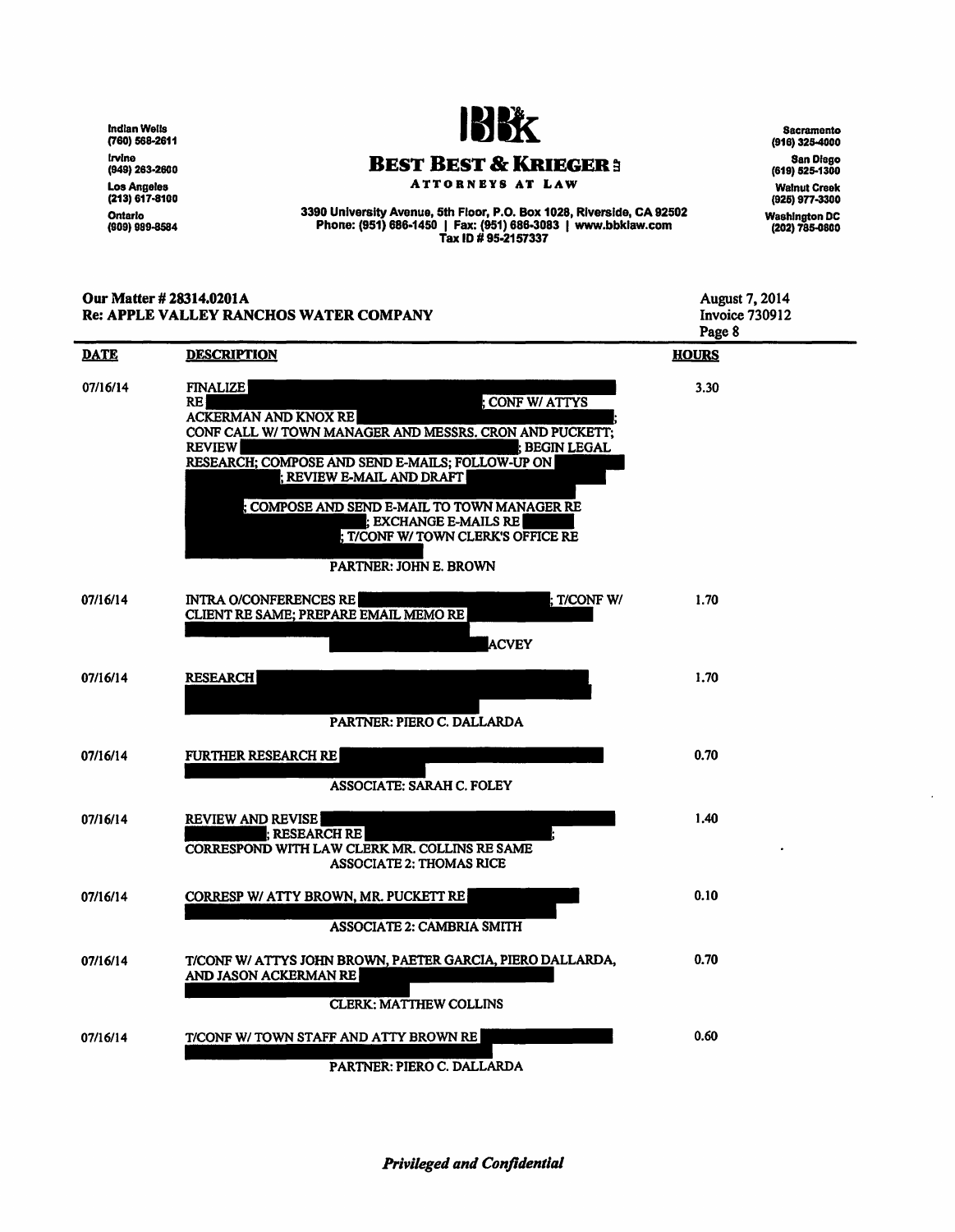**Indian Wells<br>(760) 568-2611** lrvine<br>(949) 263-2600 LosAngefes (213) 617-8100 Ontario<br>(909) 989-8584

l,



# **BEST BEST & KRIEGER :**

ATTORNEYS AT LAW

3390 University Avenue, 5th Floor, P.O. Box 1028, Riverside, CA 92502 Phone: (951) 688-1450 I Fax: (951) 688-3083 I www.bbklaw.com Tax ID# 95·2157337

Sacramento (916) 325-4000 San Diego (619) 525-1300 Walnut Creek (925) 977-3300 Washington DC (202) 785-0600

| Our Matter # 28314.0201A<br><b>Re: APPLE VALLEY RANCHOS WATER COMPANY</b> |                                                                                                      | <b>August 7, 2014</b><br>Invoice 730912<br>Page 9 |
|---------------------------------------------------------------------------|------------------------------------------------------------------------------------------------------|---------------------------------------------------|
| <b>DATE</b>                                                               | <b>DESCRIPTION</b>                                                                                   | <b>HOURS</b>                                      |
| 07/16/14                                                                  | RESEARCH, REVIEW AND ANALYZE<br>: WORK ON<br>: EXAMINE<br>PARTNER: JASON M. ACKERMAN                 | 5.60                                              |
| 07/16/14                                                                  | T/CONF W/ ATTYS BROWN AND ACKERMAN RE<br>: BEGIN RESEARCH RE<br>ASSOCIATE: PARISSH A. KNOX           | 1.30                                              |
| 07/17/14                                                                  | <b>INTRA O/CONF RE</b><br>PARTNER: KENDALL H. MACVEY                                                 | 0.40                                              |
| 07/17/14                                                                  | RESEARCH, REVIEW AND ANALYZE<br><b>WORK ON</b><br>: EXAMINE  <br>PARTNER: JASON M. ACKERMAN          | 7.60                                              |
| 07/17/14                                                                  | <b>EMAILS W/ ATTY ACKERMAN RE</b><br><b>EDIT</b><br><b>CREATE</b><br>PARALEGAL: TAMMY L. INGRAM      | 2.90                                              |
| 07/18/14                                                                  | s<br><b>INTRA O/CONF REI</b><br>PARTNER: KENDALL H. MACVEY                                           | 0.20                                              |
| 07/18/14                                                                  | CONF W/ ATTY QUASS RE<br><b>REVIEW OF</b>                                                            | 1.60                                              |
|                                                                           | PARTNER: PIERO C. DALLARDA                                                                           |                                                   |
| 07/18/14                                                                  | : EMAILS W/ ATTY ACKERMAN RE<br><b>FURTHER EDITS TO</b><br><b>SAME</b><br>PARALEGAL: TAMMY L. INGRAM | 0.60                                              |

Summary of Fees:

| Timekeeper               | Title              | Hours | Rate/Hr | Amount    |
|--------------------------|--------------------|-------|---------|-----------|
| <b>JOHN E. BROWN</b>     | <b>PARTNER</b>     | 54.50 | 304.63  | 16,602.50 |
| <b>KENDALL H. MACVEY</b> | <b>PARTNER</b>     | 5.00  | 304.90  | 1,524.50  |
| PIERO C. DALLARDA        | <b>PARTNER</b>     | 9.50  | 306.00  | 2,907.00  |
| <b>JASON M. ACKERMAN</b> | <b>PARTNER</b>     | 51.30 | 303.41  | 15.564.80 |
| <b>SARAH C. FOLEY</b>    | <b>ASSOCIATE</b>   | 1.80  | 268.00  | 482.40    |
| PARISSH A. KNOX          | <b>ASSOCIATE</b>   | 1.30  | 268.00  | 348.40    |
| <b>ANDREW MAIORANO</b>   | <b>ASSOCIATE</b>   | 3.90  | 266.36  | 1,038.80  |
| <b>THOMAS RICE</b>       | <b>ASSOCIATE 2</b> | 8.70  | 248.83  | 2.164.80  |
| <b>CAMBRIA SMITH</b>     | <b>ASSOCIATE 2</b> | 5.70  | 248.07  | 1.414.00  |
| <b>MARC TRAN</b>         | <b>CLERK</b>       | 7.00  | 158.00  | 1,106.00  |
| ALEXANDRA ANDREEN        | <b>CLERK</b>       | 5.10  | 161.00  | 821.10    |
| <b>MATTHEW COLLINS</b>   | <b>CLERK</b>       | 5.40  | 161.00  | 869.40    |
| NANCY G. STUBBS          | <b>PARALEGAL</b>   | 0.30  | 158.00  | 47.40     |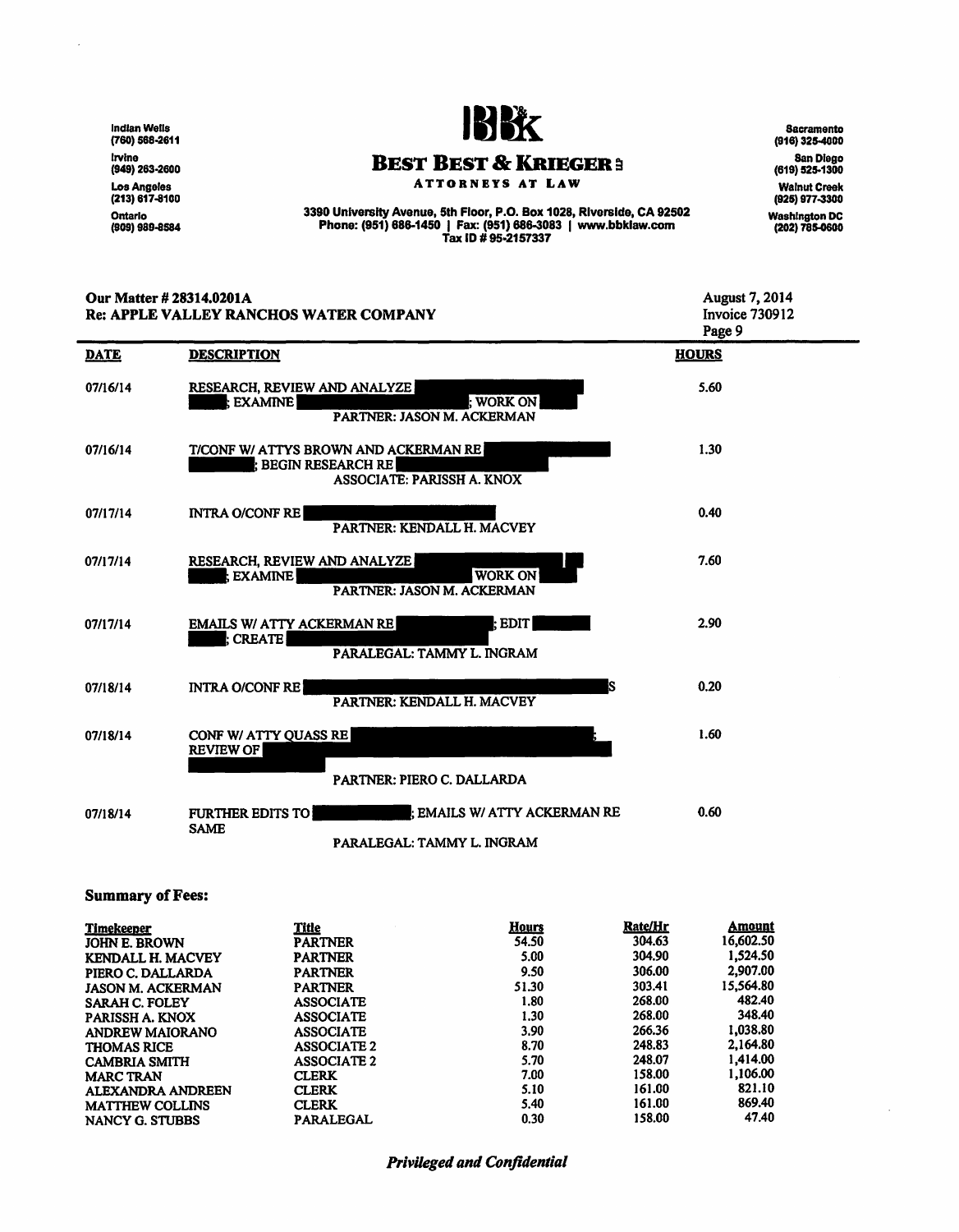lndlanWells (760) 568-2611 Irvine (949) 263-2600 Los Angeles (213) 617-8100 Ontario<br>(909) 989-8584



#### **BEST BEST & KRIEGER3**

ATTORNEYS AT LAW

3390 University Avenue, 5th Floor, P.O. Box 1028, Riverside, CA 92502 Phone: (951) 686-1450 I Fax: (951) 686-3083 I www.bbklaw.com Tax ID# 95·2157337

Sacramento (916) 325-4000 San Diego (819) 525-1300 Walnut Creek (925) 977-3300 Washington DC (202) 785-0600

| Our Matter # 28314.0201A<br><b>Re: APPLE VALLEY RANCHOS WATER COMPANY</b> |                                                                                                                                                              |                                             | August 7, 2014<br><b>Invoice 730912</b><br>Page 10 |                                   |  |
|---------------------------------------------------------------------------|--------------------------------------------------------------------------------------------------------------------------------------------------------------|---------------------------------------------|----------------------------------------------------|-----------------------------------|--|
| Timekeeper<br><b>KRYSTEN STEELE</b><br>TAMMY L. INGRAM                    | Title<br><b>PARALEGAL</b><br><b>PARALEGAL</b>                                                                                                                | <b>Hours</b><br>1.00<br>4.00                | Rate/Hr<br>161.00<br>160.63                        | <b>Amount</b><br>161.00<br>642.50 |  |
|                                                                           |                                                                                                                                                              | <b>Total Hours:</b><br>164.50               |                                                    |                                   |  |
|                                                                           |                                                                                                                                                              | <b>Total Fees for Professional Services</b> |                                                    | s<br>45,694.60                    |  |
| <b>Reimbursable Costs:</b>                                                |                                                                                                                                                              |                                             |                                                    |                                   |  |
| <b>LOCAL TRAVEL</b>                                                       |                                                                                                                                                              |                                             |                                                    |                                   |  |
| 06/06/14                                                                  | SOUTHWEST AIRLINE - SAN FRANCISCO - 06/15/2014 - 06/20/2014<br>JASON ACKERMAN, ATTEND EVIDENTIARY HEARING AT CPUC<br>OFFICE(JMA)                             |                                             |                                                    | 507.50                            |  |
| 06/17/14                                                                  | SOUTHWEST AIRLINE - SAN FRANCISCO - 06/15/2014 - 06/20/2014<br>JASON ACKERMAN, ATTEND EVIDENTIARY HEARING AT CPUC<br>OFFICE - FLIGHT CHANGE DIFFERENCE (JMA) |                                             |                                                    | (10.00)                           |  |
| 07/13/14                                                                  | PARKING.<br><b>ATTEND</b><br><b>BROWN</b>                                                                                                                    | ARKING AT ONTARIO, AIRPORT TO               | 07/13/2014, JOHN                                   | 20.50                             |  |
| 07/13/14                                                                  | HOTEL-<br>, 07/13/2014, JOHN BROWN                                                                                                                           |                                             |                                                    | 155.01                            |  |
| 07/14/14                                                                  | PARKING,<br>, 07/14/2014, JOHN BROWN                                                                                                                         | <b>ATTEND</b>                               |                                                    | 5.50                              |  |
| 07/14/14                                                                  | AIRLINE CHANGE TICKET FEE,                                                                                                                                   | <b>ATTEND</b><br>07/14/2014, JOHN BROWN     |                                                    | 50.00                             |  |
| 07/14/14                                                                  | CAR RENTAL,                                                                                                                                                  | <b>JOHN BROWN</b>                           | <b>T</b> ALL                                       | 177.64                            |  |
| 07/14/14                                                                  | DELTA AIR,<br><b>BROWN ATTEND</b>                                                                                                                            | 07/13/2014 TO 07/14/2014 JOHN<br>(JEB)      |                                                    | 235.50                            |  |
|                                                                           |                                                                                                                                                              |                                             | <b>SUBTOTAL:</b>                                   | 1,141.65                          |  |
| <b>SHIPPING</b>                                                           |                                                                                                                                                              |                                             |                                                    |                                   |  |
| 07/21/14                                                                  | <b>SHIPPING</b>                                                                                                                                              |                                             |                                                    | 12.15                             |  |
|                                                                           |                                                                                                                                                              |                                             | <b>SUBTOTAL:</b>                                   | 12.15                             |  |
| 07/31/14                                                                  | PRINT COST                                                                                                                                                   |                                             |                                                    | 106.25                            |  |